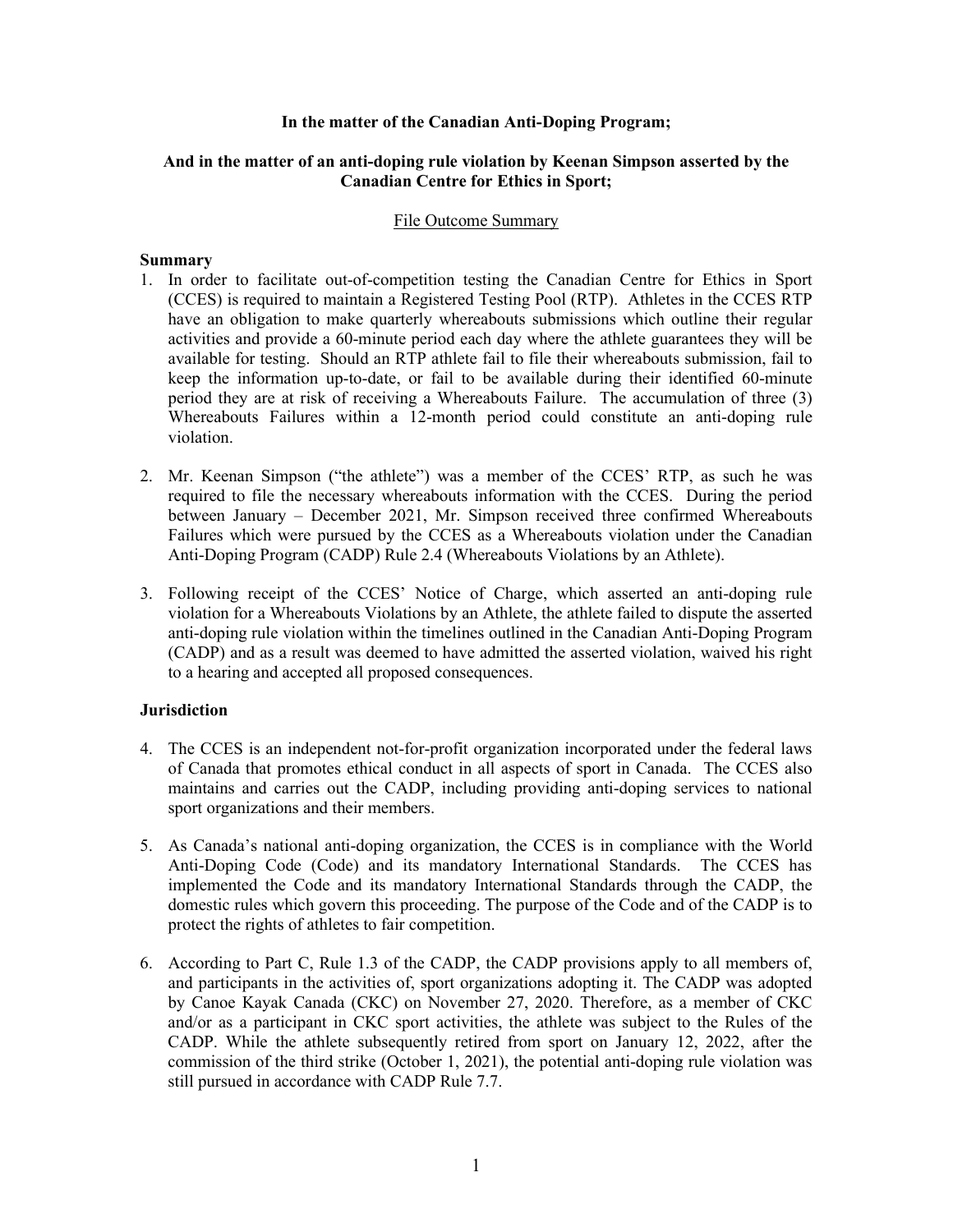### **Whereabouts Failures**

7. During the period between January and December 2021, the athlete received three Whereabouts Failures from the CCES, as follows:

# 8. **1st Failure – Filing Failure – January 1, 2021**

On January 7, 2021, the CCES issued an Apparent Filing Failure letter to the athlete, indicating that he was facing a potential Whereabouts Failure for the failure to file the required whereabouts information for the January – March 2021 quarter by the relevant deadline: December 31, 2020. While the athlete subsequently filed his whereabouts information on January 11, 2021, he failed to provide any response to the CCES to explain his late filing by the deadline provided. As a result, on January 19, 2021, the CCES confirmed a first Whereabouts Failure (Filing Failure) against the athlete.

# 9. **2nd Failure – Filing Failure – July 1, 2021**

On July 9, 2021, the CCES issued an Apparent Filing Failure letter to the athlete, indicating that he was facing a potential second Whereabouts Failure for the failure to file the required whereabouts information for the July – September 2021 quarter by the relevant deadline: June 30, 2021. While the athlete subsequently filed his whereabouts information on July 20, 2021, he failed to provide any response to the CCES to explain his late filing by the deadline provided. As a result, on July 22, 2021, the CCES confirmed a second Whereabouts Failure (Filing Failure) against the athlete.

### 10. **3rd Failure – Filing Failure – October 1, 2021**

On October 8, 2021, the CCES issued an Apparent Filing Failure letter to the athlete, indicating that he was facing a potential third Whereabouts Failure for failing to file the required whereabouts information for the October – December 2021 quarter by the relevant deadline: September 30, 2021. In response to the missed deadline, the athlete filed his whereabouts information on October 4, 2021, and further indicated that he had retired from sport. Despite the athlete's claims, no retirement form was ever received by the CCES during the relevant period.

11. Based on the athlete's response and in the absence of a retirement form filed before the September 30<sup>th</sup> whereabouts deadline, the CCES issued an Alleged Filing Failure letter, through which the athlete was provided the ability to request an Administrative Review. The athlete subsequently requested an Administrative Review, which was conducted in accordance with the International Standard for Results Management. On December 7, 2021, the CCES received the Administrative Review decision which confirmed a third Whereabouts Failure (Filing Failure) against the athlete.

#### **Results Management**

- 12. On December 21, 2021, having reviewed all available information pertaining to each of the athlete's three Whereabouts Failures, the CCES issued a Notification to the athlete advising him of the potential whereabouts violation and providing him the opportunity to accept a voluntary provisional suspension (VPS).
- 13. In response to the CCES' Notification the athlete accepted a VPS on January 12, 2022, however no additional information was provided.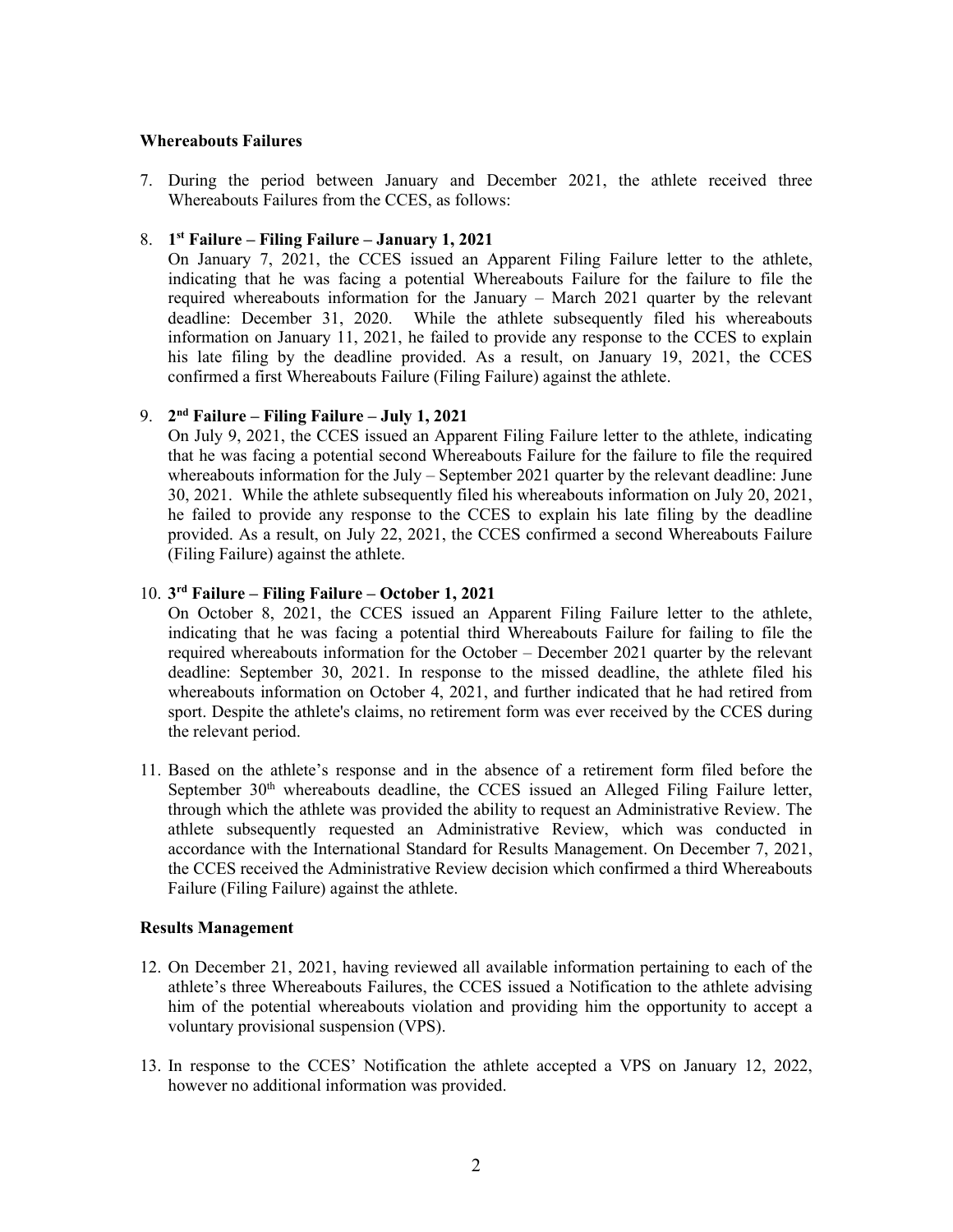- 14. On January 24, 2022, having received no additional information from the athlete, the CCES issued a Notice of Charge, formally asserting a Whereabouts violation against the athlete in accordance with CADP Rule 2.4 (Whereabouts Failure by an Athlete), and proposing a two (2) year period of ineligibility in accordance with CADP Rule 10.3.2.
- 15. Rule 10.3.2 of the CADP states:

*For violations of Rule 2.4, the period of Ineligibility shall be two (2) years, subject to reduction down to a minimum of one (1) year, depending on the Athlete's degree of Fault. The flexibility between two (2) years and one (1) year of Ineligibility in this Rule is not available to Athletes where a pattern of last-minute whereabouts changes or other conduct raises a serious suspicion that the Athlete was trying to avoid being available for Testing*.

- 16. Through the Notice of Charge, the CCES also informed the athlete that, in accordance with CADP Rule 8.4.2, should the athlete take no further action within 20 days of receiving the assertion (by February 14, 2022), he would be deemed to have waived his right to a hearing and thereby would have accepted the consequences proposed by the CCES.
- 17. Rule 8.4.2 of the CADP states:

*However, if the Athlete or other Person against whom an anti-doping rule violation is asserted fails to dispute that assertion within the time period specified in the notification sent by the CCES asserting the violation, then they shall be deemed to have admitted the violation, to have waived a hearing, and to have accepted the proposed Consequences*

# **Confirmation of Violation and Sanction**

- 18. As no further action was taken by the athlete in response to the Notice of Charge by the relevant deadline (February 14, 2022), the CCES relied on CADP Rule 8.4.2 to confirm the violation and related consequences.
- 19. Further, in the absence of any response by the athlete to the Notice of Charge, the CCES could not assess the athlete's degree of fault as outlined in CADP Rule 10.3.2 and therefore the proposed period of ineligibility of two (2) years was confirmed.
- 20. Accordingly, effective February 15, 2022, by reason of the deemed waiver, a Whereabouts violation and a two (2) year period of ineligibility has been confirmed against the athlete. Further, in accordance with CADP Rule 7.4.2, the two (2) year period of ineligibility commenced on January 12, 2022 (the date the athlete accepted a provisional suspension) and concludes on January 11, 2024.
- 21. The CCES now considers this case closed.